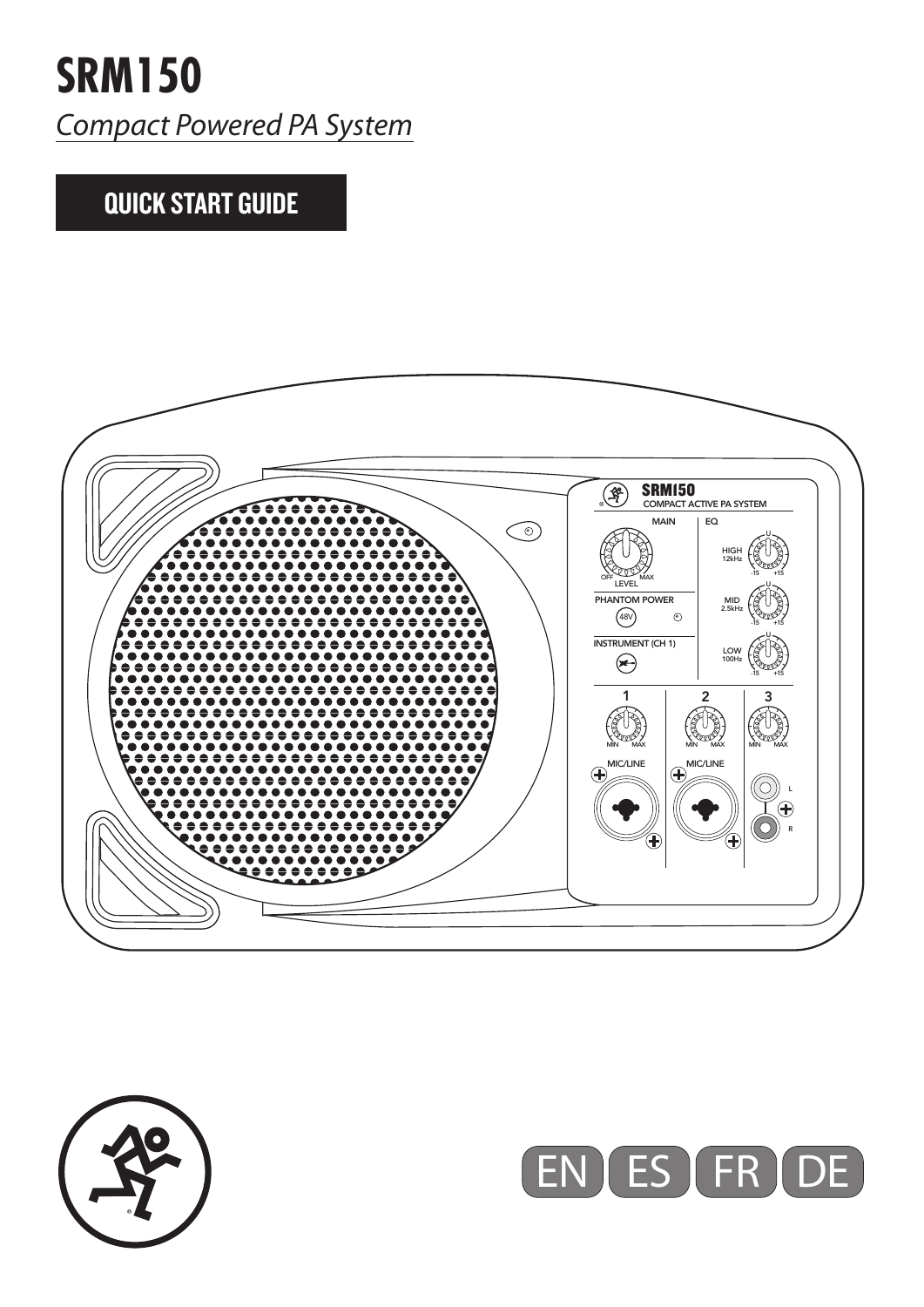## **Important Safety Instructions – EN**

- **1.** Read these instructions.
- **2.** Keep these instructions.
- **3.** Heed all warnings.
- **4.** Follow all instructions.
- **5.** Do not use this apparatus near water.
- **6.** Clean only with a dry cloth.
- **7.** Do not block any ventilation openings. Install in accordance with the manufacturer's instructions.
- **8.** Do not install near any heat sources such as radiators, heat registers, stoves, or other apparatus (including amplifiers) that produce heat.
- **9.** Do not defeat the safety purpose of the polarized or grounding-type plug. A polarized plug has two blades with one wider than the other. A grounding-type plug has two blades and a third grounding prong. The wide blade or the third prong are provided for your safety. If the provided plug does not fit into your outlet, consult an electrician for replacement of the obsolete outlet.
- **10.**Protect the power cord from being walked on or pinched particularly at plugs, convenience receptacles, and the point where they exit from the apparatus.
- **11.** Only use attachments/accessories specified by the manufacturer.
- **12.** Use only with a cart, stand, tripod, bracket, or table specified by the manufacturer, or sold with the apparatus. When a cart is used, use caution when moving the cart/apparatus combination to avoid injury from tip-over.



- **13.** Unplug this apparatus during lightning storms or when unused for long periods of time.
- 14. Refer all servicing to qualified service personnel. Servicing is required when the apparatus has been damaged in any way, such as power-supply cord or plug is damaged, liquid has been spilled or objects have fallen into the apparatus, the apparatus has been exposed to rain or moisture, does not operate normally, or has been dropped.
- **15.**This apparatus shall not be exposed to dripping or splashing, and no object filled with liquids, such as vases or beer glasses, shall be placed on the apparatus.
- 16. Do not overload wall outlets and extension cords as this can result in a risk of fire or electric shock.
- **17.** This apparatus has been designed with Class-I construction and must be connected to a mains socket outlet with a protective earthing connection (the third grounding prong).
- **18.**This apparatus has been equipped with a rocker-style AC mains power switch. This switch is located on the rear panel and should remain readily accessible to the user.
- **19.** The MAINS plug or an appliance coupler is used as the disconnect device, so the disconnect device shall remain readily operable.



- **20.** NOTE: This equipment has been tested and found to comply with the limits for a Class B digital device, pursuant to part 15 of the FCC Rules. These limits are designed to provide reasonable protection against harmful interference in a residential installation. This equipment generates, uses, and can radiate radio frequency energy and, if not installed and used in accordance with the instructions, may cause harmful interference to radio communications. However, there is no guarantee that interference will not occur in a particular installation. If this equipment does cause harmful interference to radio or television reception, which can be determined by turning the equipment off and on, the user is encouraged to try to correct the interference by one or more of the following measures:
	- Reorient or relocate the receiving antenna.
	- Increase the separation between the equipment and the receiver.
	- Connect the equipment into an outlet on a circuit different from that to which the receiver is connected.
	- Consult the dealer or an experienced radio/TV technician for help.

CAUTION: Changes or modifications to this device not expressly approved by LOUD Technologies Inc. could void the user's authority to operate the equipment under FCC rules.

- **21.** This apparatus does not exceed the Class A/Class B (whichever is applicable) limits for radio noise emissions from digital apparatus as set out in the radio interference regulations of the Canadian Department of Communications.
- **ATTENTION** — *Le présent appareil numérique n'émet pas de bruits radioélectriques dépassant las limites applicables aux appareils numériques de class A/de class B (selon le cas) prescrites dans le réglement sur le brouillage radioélectrique édicté par les ministere des communications du Canada.*
- **22.**Exposure to extremely high noise levels may cause permanent hearing loss. Individuals vary considerably in susceptibility to noise-induced hearing loss, but nearly everyone will lose some hearing if exposed to sufficiently intense noise for a period of time. The U.S. Government's Occupational Safety and Health Administration (OSHA) has specified the permissible noise level exposures shown in the following chart.

According to OSHA, any exposure in excess of these permissible limits could result in some hearing loss. To ensure against potentially dangerous exposure to high sound pressure levels, it is recommended that all persons exposed to equipment capable of producing high sound pressure levels use hearing protectors while the equipment is in operation. Ear plugs or protectors in the ear canals or over the ears must be worn when operating the equipment in order to prevent permanent hearing loss if exposure is in excess of the limits set forth here:

| Duration,<br>per day in<br>hours | Sound Level dBA,<br><b>Slow Response</b> | <b>Typical Example</b>                 |
|----------------------------------|------------------------------------------|----------------------------------------|
| 8                                | 90                                       | Duo in small club                      |
| 6                                | 92                                       |                                        |
| 4                                | 95                                       | Subway Train                           |
| 3                                | 97                                       |                                        |
| $\mathcal{P}$                    | 100                                      | Very loud classical music              |
| 1.5                              | 102                                      |                                        |
|                                  | 105                                      | Greg screaming at Troy about deadlines |
| 0.5                              | 110                                      |                                        |
| $0.25$ or less                   | 115                                      | Loudest parts at a rock concert        |

Laite on liitettävä suojakoskettimilla varustettuun pistorasiaan.

Apparatet må tilkoples jordet stikkontakt.

Apparaten skall anslutas till jordat uttag.

**Correct disposal of this product:** This symbol indicates that this product should not be disposed of with your household waste, according to the WEEE directive (2012/19/EU) and your national law. This product should be handed over to an authorized collection site for recycling waste electrical and electronic equipment (EEE). Improper handling of this type of waste could have a possible negative impact on the environment and human health due to potentially hazardous substances that are generally associated with EEE. At the same time, your cooperation in the correct disposal of this product will contribute to the effective usage of natural resources. For more information about where you can drop off your waste equipment for recycling, please contact your local city office, waste authority, or your household waste disposal service.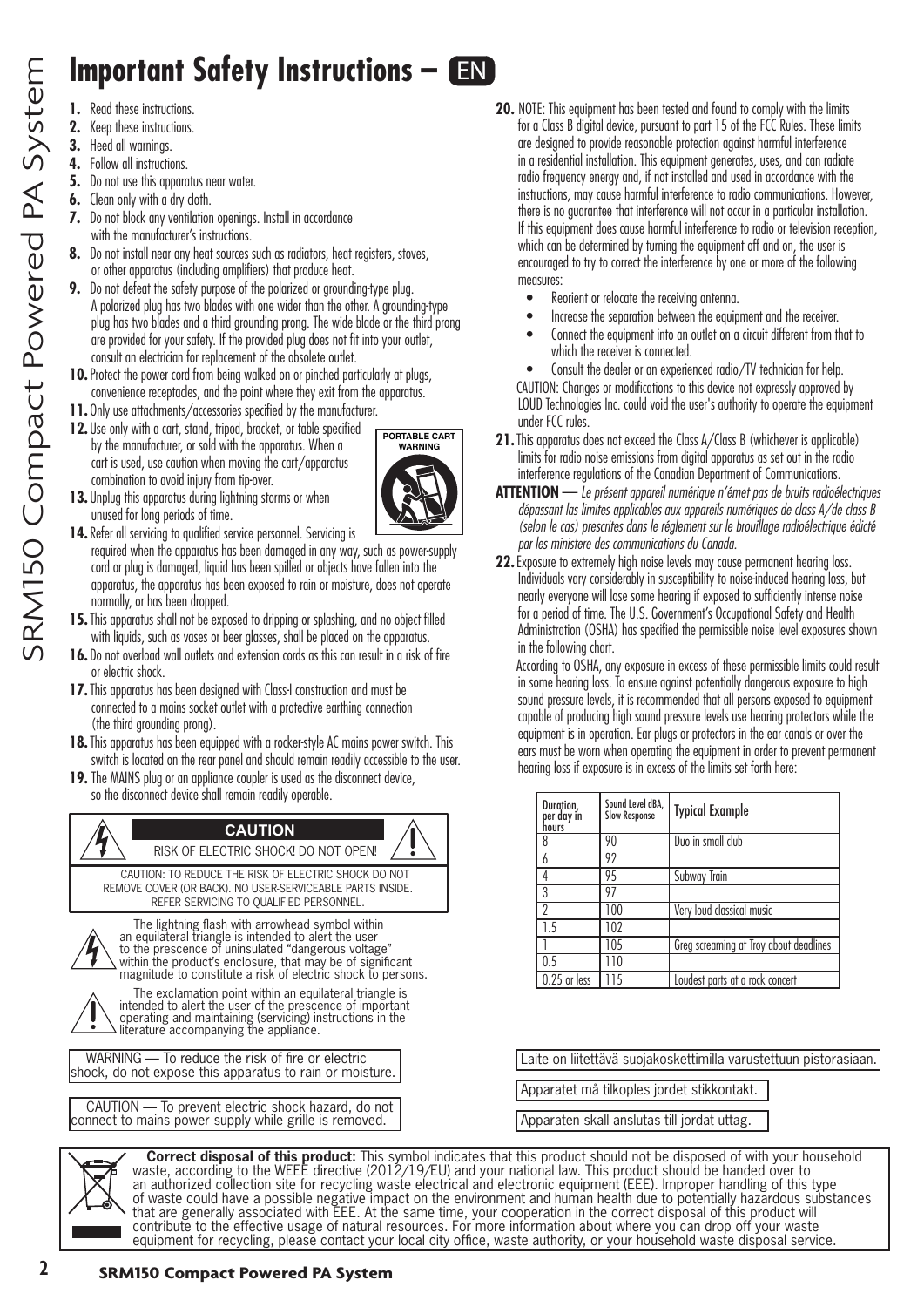## **Instrucciones Importantes De Seguridad – ES**

- **1.** Lea estas instrucciones.
- **2.** Conserve estas instrucciones.
- **3.** Preste atención a todos los avisos.
- **4.** Siga todo lo indicado en las instrucciones.
- **5.** No utilice este aparato cerca de agua.
- **6.** Limpie este aparato solo con un trapo seco.
- **7.** No bloquee ninguna de las aberturas de ventilación.
- Instale este aparato deacuerdo con las instrucciones del fabricante.
- **8.** No instale este aparato cerca de fuente de calor como radiadores, calentadores, hornos o cualquier otro aparato (incluyendo amplificadores) que produzcan calor.
- **9.** No anule el sistema de seguridad que supone un enchufe de corriente polarizado o con toma de tierra. Un enchufe polarizado tiene dos bornes de distinta anchura. Uno con toma de tierra tiene dos bornes iguales y una lámina para la conexión a tierra. El borne ancho del primer tipo de enchufe y la lámina del otro se incluyen para su seguridad. Si el enchufe que se incluye con la unidad no encaja en su salida de corriente, haga que un electricista cambie su salida anticuada.
- **10.**Coloque el cable de corriente de forma que no pueda quedar aplastado o retorcido, especialmente allí donde estén los conectores, receptáculos y en el punto en que el cable sale del aparato.
- **11.** Utilice solo accesorios/complementos que hayan sido especificados por el fabricante.
- **12.** Utilice este aparato solo con un bastidor, soporte, trípode o superficie especificado por el fabricante o que se venda con el propio aparato. Cuando utilice un bastidor con ruedas, tenga cuidado al mover la combinación bastidor/aparato para evitar posibles daños en caso de que vuelquen.



- **13.** Desconecte de la corriente este aparato durante las tormentas eléctricas o cuando no lo vaya a usar durante un periodo de tiempo largo.
- **14.**Consulte cualquier posible avería al servicio técnico oficial. Este aparato deberá ser revisado cuando se haya dañado de alguna forma, como por ejemplo si el cable de corriente o el enchufe se ha roto, si se ha derramado cualquier líquido o se ha introducido un objeto dentro de la unidad, si el aparato ha quedado expuesto a la lluvia o la humedad, si no funciona normalmente o si se ha caído al suelo.
- **15.** No permita que este aparato quede expuesto a salpicaduras de ningún tipo. No coloque objetos que contengan líquidos, como jarrones, encima de este aparato.
- **16.** No sobrecargue las salidas de corriente o regletas dado que esto puede dar lugar a un riesgo de incendio o descarga eléctrica.
- **17.**Este aparato ha sido diseñado como una unidad de clase 1 y debe ser conectado a una salida de corriente con toma de tierra de seguridad (el tercer borne o lámina exterior).
- **18.**Este aparato está equipado con un interruptor de encendido de dos posiciones. Este interruptor se encuentra en el panel trasero y debe colocar el aparato de forma que siempre pueda acceder a él.
- **19.** El enchufe de alimentación o adaptador sirve como dispositivo de desconexión, por lo que colóquelo de forma que siempre pueda acceder a él fácilmente.





El símbolo de relámpago con punta de flecha dentro de un triángulo equilátero tiene como fin alertar al usuario de la presencia de "voltaje peligroso" no aislado dentro del producto, lo cual puede ser de magnitud suficiente como para constituir un riesgo de choque eléctrico a una persona.



El signo de exclamación dentro de un triángulo equilátero tiene como fin alertar al usuario de la presencia de instrucciones importantes de funcionamiento y mantenimiento en la literatura que acompaña al electrodoméstico.



**Forma correcta de eliminar este aparato:** Este símbolo indica que este producto no puede ser eliminado junto con la basura orgánica, de acuerdo a lo indicado en la Directiva de Residuos de Aparatos Eléctricos y Electrónicos (2012/19/EU) y a la legislación vigente de su país. Este producto debe ser entregado en uno de los "puntos limpios" autorizados para su reciclaje. La eliminación inadecuada de este tipo de residuos puede tener un impacto negativo en el medio ambiente y la salud humana debido a las sustancias potencialmente peligrosas asociadas generalmente con este tipo de aparatos. Al mismo tiempo, su cooperación a la hora de eliminar adecuadamente este producto contribuirá a un uso más eficaz de los recursos naturales. Para más información acerca la correcta eliminación de este tipo de aparatos, póngase en contacto con el Ayuntamiento de su ciudad, empresa local de recogida de basuras o con uno de los "puntos limpios" autorizados.

- **20.** NOTA: Se ha verificado que esta unidad cumple con los límites de los aparatos digitales de clase B, de acuerdo a la sección 15 de las normativas FCC. Estos límites han sido diseñados para ofrecer una protección razonable contra las interferencias molestas que se pueden producir cuando se usa este aparato en un entorno no-profesional. Este aparato genera, utiliza y puede irradiar energía de radiofrecuencia y, si no es instalado y usado de acuerdo al manual de instrucciones, puede producir interferencias molestas en las comunicaciones de radio. No obstante, no existen garantías de que no se produzca interferencias en una instalación concreta. Si este aparato produce interferencias molestas en la recepción de radio o TV (lo cual puede ser determinado fácilmente apagando y encendiendo este aparato), el usuario será el responsable de tratar de corregir dichas interferencias adoptando una o más de las medidas siguientes:
	- Reorientar o reubicar la antena receptora.
	- Aumentar la separación entre este aparato y el receptor.
	- Conectar este aparato a una salida o circuito distinto al que esté conectado el receptor.
	- Solicitar ayuda adicional al distribuidor o a un técnico especialista en radio/TV.

CUIDADO: Cambios o modificaciones a este dispositivo no aprobadas expresamente por LOUD Technologies Inc. pueden anular la autoridad del usuario para operar este equipo bajo las reglas de la FCC.

- **21. CUIDADO** Este aparato no sobrepasa los límites de clase A/clase B (la que corresponda) relativas a emisiones sonoras de radio de aparatos digitales de acuerdo a las normas de interferencia de radio del Departamento de Comunicaciones Canadiense.
- **22.**La exposición a niveles de ruido extremadamente altos puede causar problemas de sordera crónica. La susceptibilidad a esta pérdida de audición inducida por el ruido varía considerablemente de una persona a otra, pero casi cualquier persona tendrá una cierta pérdida de audición al quedar expuestos a un ruido intenso durante un determinado periodo de tiempo. El Departamento de Salud y Seguridad en el Trabajo de Estados Unidos (OSHA, por sus siglas en inglés) ha establecido unos niveles de ruido permisibles que aparecen en la siguiente tabla. De acuerdo a la OSHA, cualquier exposición que sobrepase estos límites permisibles puede dar lugar a un problema de sordera. Para garantizar su audición cuando quede expuesto a niveles de presión sonora potencialmente peligrosos, es recomendable que toda persona expuesta a equipos capaces de producir altos niveles de presión sonora utilice sistemas de protección auditiva mientras el equipo esté en funcionamiento. Con el fin de prevenir un problema de sordera crónico si su exposición sobrepasa los límites establecidos a continuación, lleve siempre tapones o protectores de oído dentro de los canales auditivos u orejeras mientras el equipo esté en funcionamiento:

| Duración,<br>diaria en<br>horas | Nivel sonoro<br>en decibelios,<br>respuesta lenta | Ejemplo típico                                     |
|---------------------------------|---------------------------------------------------|----------------------------------------------------|
| 8                               | 90                                                | Un dúo cantando                                    |
|                                 | 92                                                |                                                    |
|                                 | 95                                                | Subterráneo                                        |
| 3                               | 97                                                |                                                    |
| $\gamma$                        | 100                                               | Música clásica muy fuerte                          |
| $\overline{.5}$                 | 102                                               |                                                    |
|                                 | 105                                               | Greg gritándoles a Troy para saber cuándo acabarán |
| $\overline{0.5}$                | 110                                               |                                                    |
| $0.25$ o menos                  | 115                                               | Partes más fuertes de un concierto de rock         |

CUIDADO — Para evitar el riesgo de incendios o descargas electricas, no exponga este aparato a la lluvia o la humedad.

PRECAUCIÓN — Para prevenir el riesgo de descarga eléctrica no conecte la fuente de alimentación principal al retirar la rejilla.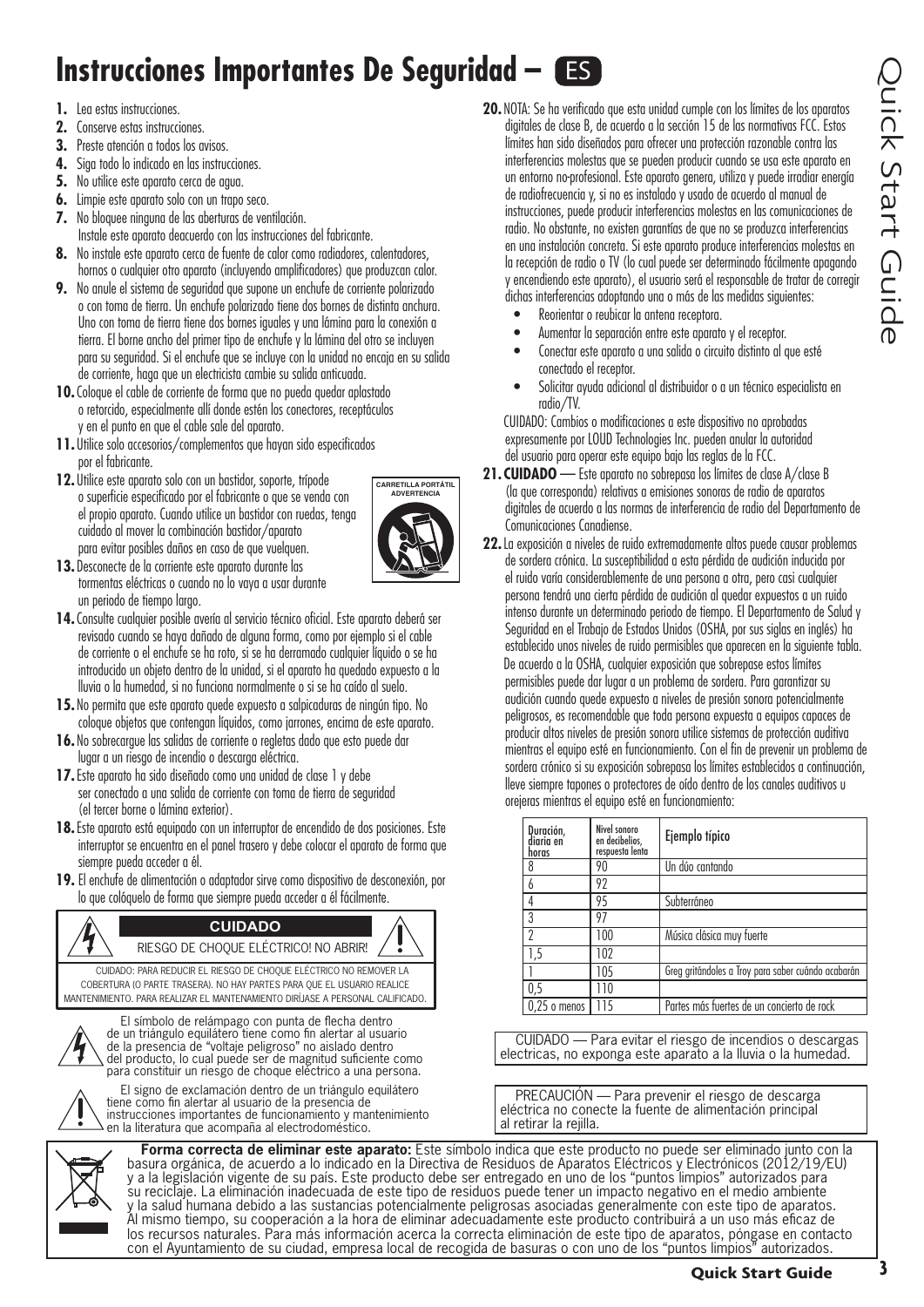## **Instructions Importantes Sur La Sécurité – ER**

**1.** Lisez ces instructions.

SRM150 Compact Powered PA System

SRM150 Compact Powered PA System

- **2.** Conservez ces instructions.
- **3.** Respectez toutes les mises en garde.
- **4.** Suivez toutes les instructions.
- **5.** N'utilisez pas cet appareil à proximité d'une source liquide.
- **6.** Nettovez-le uniquement avec un chiffon sec.
- **7.** Ne bloquez aucune des ventilations de l'appareil. Installez-le en accord avec les instructions du fabricant.
- **8.** Ne l'installez pas près d'une source de chaleur, comme un radiateur ou tout autre appareil (amplificateur inclus) produisant de la chaleur.
- **9.** Ne modifiez pas la sécurité de la fiche polarisée (Canada) ou la mise à la terre. Une fiche polarisée possède deux broches dont l'une plus large que l'autre. Une fiche avec terre possède deux broches et une troisième pour la mise à la terre. Si la fiche fournie ne convient pas à votre prise, consultez un électricien afin de remplacer la prise obsolète.
- **10.**Évitez de marcher ou de tirer sur le câble d'alimentation, en particulier au niveau des prises et de l'appareil.
- **11.** N'utilisez que des fixations/accessoires spécifiés par le fabricant.
- **12.** N'utilisez qu'avec un chariot, un support, un trépied, une étagère ou une table spécifiés par le fabricant ou vendus avec l'appareil. Lorsqu'un chariot est utilisé, prenez les précautions nécessaires lors du déplacement du chariot afin d'éviter tout accident.



- **13.** Déconnectez l'appareil du secteur lors des orages ou des longues périodes d'inutilisation.
- **14.**Confiez toutes les réparations à un personnel qualifié. Vous devez faire contrôler ce produit s'il a été endommagé de quelque façon que ce soit, comme lorsque le câble d'alimentation ou la prise ont été endommagés, qu'un liquide a été renversé ou que des objets sont tombés sur ou dans l'appareil, que l'appareil a été exposé à la pluie ou à l'humidité, qu'il ne fonctionne pas normalement, ou qu'il a subi une chute.
- **15.**Veillez à ce que l'appareil ne soit pas exposé aux projections liquides et qu'aucun liquide ne soit renversé sur celui-ci. Ne déposez pas de récipient rempli de liquide sur l'appareil (verre, vase, etc.).
- **16.** Ne surchargez pas les prises secteur et les rallonges : ceci constitue un risque d'incendie ou d'électrocution.
- **17.**Cet appareil est un équipement électronique de Classe I et doit être connecté à une prise secteur avec terre.



ATTENTION: POUR EVITER LES RISQUES D'ÉLECTROCUTION, NE PAS ENLE-VER LE COUVERCLE. LE PRODUIT NE CONTIENT AUCUNE PIECE RÉPÉRABLE PAR L'UTILISATEUR. CONFIER L'ENTRETIEN À UN PERSONNEL QUALIFIÉ. ATTENTION: POUR EVITER TOUT RISQUE D'INCENDIE OU D'ÉLECTROCUTION, NE PAS EXPOSER CET APPAREIL À LA PLUIE OU À L'HUMIDITÉ.



Le symbole de l'éclair à l'intérieur d'un triangle équilatéral est utilisé pour alerter l'utilisateur de la présence "tensions dangereuses" non isolées à l'intérieur du produit, et de potentiel suffisant pour consituer un risque sérieux d'éléctrocution.



Le point d'exclamation à l'intérieur d'un triangle équilatéral est employé pour alerter les utilisateurs de la présence dans le mode d'emploi d'instructions importantes relatives au fonctionnement et à l'entretien du produit.

- **18.**Cet appareil est équipé d'un interruteur secteur à bascule. Il se trouve sur la face arrière et doit demeurer accessible à tout moment.
- **19.** La fiche SECTEUR fait office de découplage total du secteur veillez à ce qu'elle soit accessible à tout moment et fonctionnelle.
- **20.**REMARQUE : Cet appareil répond aux normes sur les équipements numériques de Classe B, alinéa 15 des lois fédérales. Ces normes présentent une protection raisonnable contre les interférences en environnement résidentiel. Cet appareil génère, utilise, et peut émettre des fréquences radio et, s'il n'est pas installé correctement selon les instructions, peut causer des interférences nuisibles aux communications radio. Ceci dit, il n'y a aucune garantie que les interférences n'apparaîtront jamais dans une installation particulière. Si cet équipement cause des interférences aux réceptions radio ou télévisuelles, ce qui peut être déterminé en plaçant l'appareil sous/hors tension, essayez d'éviter les interférences en suivant l'une de ces mesures :
	- Réorientez ou déplacez l'antenne de réception.
	- Éloignez l'appareil du récepteur perturbé.
	- Connectez l'appareil à une ligne secteur différente de celle du récepteur.
	- Consultez un revendeur ou un technicien radio/TV.

MISE EN GARDE : Les modifications apportées à cet appareil sans l'accord de LOUD Technologies Inc. annulent votre droit à utiliser cet appareil (selon les législations fédérales).

- **21.ATTENTION** *Cet appareil numérique n'émet pas d'interférences radioélectriques dépassant les limites applicables aux appareils numériques de Classe A/de Classe B (selon le cas) prescrites dans le règlement sur les interférences radioélectriques, édicté par le ministère des communications du Canada.*
- **22.**L'exposition à des niveaux de bruit très élevés peut entraîner une perte permanente de l'ouïe. La sensibilité à ces dommages varie d'un individu à l'autre, mais tout le monde est appelé à des dommages auditifs extrêmes en présence de niveaux sonores élevés. L'Administration de la Sécurité et de la Santé (OSHA) du Gouvernement des États-Unis a publié les niveaux de bruit indiqués dans le tableau ci-dessous.

Selon l'OSHA, toute exposition au-delà de ces limites entraîne des dommages auditifs. Pour éviter toute exposition dangereuse aux niveaux sonores élevés, il est conseillé d'utiliser des protections auditives. Ces protections placées dans l'oreille doivent être portées lors de l'utilisation d'appareils produisant des niveaux sonores élevés pour éviter toute perte irréversible de l'ouïe:

| Heures par jour | Niveau sonore<br>en dBA, réponse<br>lente | <b>Exemple type</b>                         |
|-----------------|-------------------------------------------|---------------------------------------------|
| 8               | 90                                        | Duo dans un piano-bar                       |
|                 | 92                                        |                                             |
|                 | 95                                        | Métro                                       |
| ς               | 97                                        |                                             |
| n               | 100                                       | Musique classique très forte                |
| 5, ا            | 102                                       |                                             |
|                 | 105                                       | Greg hurlant sur Troy                       |
| 0,5             | 110                                       |                                             |
| 0,25 ou moins   | 115                                       | Moments les plus forts d'un concert de Rock |

ATTENTION — Pour réduire les risques d'incendie et d'électrocution, ne pas exposer ce produit à la pluie ou à l'humidité.

ATTENTION — Pour éviter tout risque de choc électrique, ne connectez pas l'appareil au secteur lorsque la grille est retirée.



**Mise au rebut appropriée de ce produit:** Ce symbole indique qu'en accord avec la directive WEEE (2012/19/EU) et les lois en vigueur dans votre pays, ce produit ne doit pas être jeté avec les déchets ménagers. Ce produit doit être déposé dans un point de collecte agréé pour le recyclage des déchets d'équipements électriques et électroniques (EEE). Une mauvaise manipulation de ce type de déchets pourrait avoir un impact négatif sur l'environnement et la santé à cause des substances potentiellement dangereuses généralement associées à ces équipements. En même temps, votre coopération dans la mise au rebut de ce produit contribuera à l'utilisation efficace des ressources naturelles. Pour plus d'informations sur l'endroit où vous pouvez déposer vos déchets d'équipements pour le recyclage, veuillez contacter votre mairie ou votre centre local de collecte des déchets.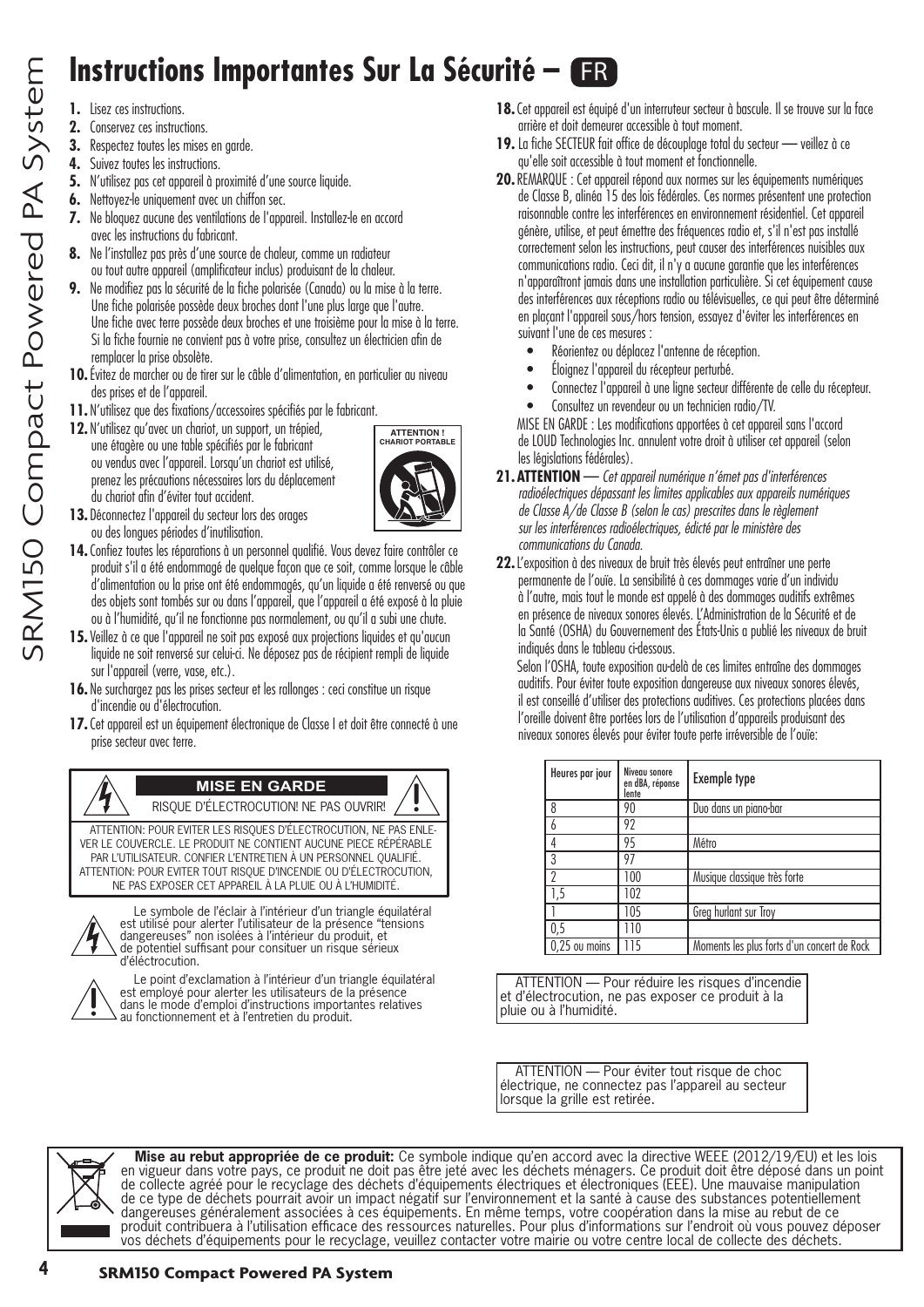## **Wichtige Sicherheitsanweisungen – DE**

- **1.** Lesen Sie diese Anleitungen.
- **2.** Bewahren Sie diese Anleitungen auf.
- **3.** Beachten Sie alle Warnungen.
- **4.** Befolgen Sie alle Anleitungen.
- **5.** Betreiben Sie dieses Gerät nicht in der Nähe von Wasser.
- **6.** Verwenden Sie zur Reinigung nur ein trockenes Tuch.
- **7.** Blockieren Sie keine Belüftungsöffnungen. Installieren Sie das Gerät entsprechend den Anleitungen des Herstellers.
- 8. Installieren Sie das Gerät nicht in der Nähe von Wärmequellen. wie Heiz--körpern, Wärmeklappen, Öfen oder anderen wärmeerzeugenden Geräten (inklu-sive Verstärkern).
- **9.** Setzen Sie die Sicherheitsfunktion des polarisierten oder geerdeten Steckers nicht außer Kraft. Ein polarisierter Stecker hat zwei flache, unterschiedlich breite Pole. Ein geerdeter Stecker hat zwei flache Pole und einen dritten Erdungsstift. Der breitere Pol oder der dritte Stift dienen Ihrer Sicherheit. Wenn der vorhandene Stecker nicht in Ihre Steckdose passt, lassen Sie die veraltete Steckdose von einem Elektriker ersetzen.
- **10.**Verlegen Sie das Stromkabel so, dass niemand darüber laufen und es nicht geknickt werden kann. Achten Sie speziell auf Netz--stecker, Mehrfachsteckdosen und den Kabelan-schluss am Gerät.
- **11.**Benutzen Sie nur die vom Hersteller empfohlenen Halterungen/Zubehörteile.
- **12.**Benutzen Sie das Gerät nur mit dem vom Hersteller empfohlenen oder mit dem Gerät verkauften Wagen, Ständer, Stativ, Winkel oder Tisch. Gehen Sie beim Bewegen einer Wagen/Geräte-Kombination vorsichtig vor, um Verletzungen durch Umkippen zu vermeiden.



- 13. Ziehen Sie bei Gewittern oder läng-erem Nicht-gebrauch des Geräts den Stecker aus der Steckdose.
- **14.** Überlassen Sie die Wartung qualifiziertem Fachpersonal. Eine Wartung ist notwendig, wenn das Gerät auf irgendeine Weise beschädigt wurde, z. B. Netzkabel oder Netzstecker beschädigt sind, Flüssigkeit oder Objekte ins Gerät gelangt sind, das Gerät Feuchtigkeit oder Regen ausgesetzt war, es nicht normal funktioniert oder fallen gelassen wurde.
- **15.**Setzen Sie das Gerät keinen tropfenden oder spritzenden Flüssigkeiten aus und stellen Sie keine mit Flüssigkeit gefüllten Objekte, z. B. Vasen oder Biergläser; auf das Gerät.
- **16.** Netzsteckdosen und Mehrfachstecker dürfen nicht überlastet werden, da dies zu Bränden und Stromschlägen führen könnte.
- **17.** Dieses Gerät wurde unter Class-I Konstruktionsbedingungen entwickelt und muss an eine Netzsteckdose mit Schutzerde (der dritte Erdungsstift) ange-schlossen werden.
- **18.** Dieses Gerät ist mit einem ganzpoligen Wipp-Netzschalter ausgerüstet. Der Schalter befindet sich auf der Rückseite und sollte stets erreichbar sein.
- **19.** Der NETZ-Stecker oder eine Gerätesteckvorrichtung dient als Abschalteinrichtung und sollte jederzeit bedienbar sein.

#### **ACHTUNG**

GEFAHR EINES STROMSCHLAGS! NICHT FEN! VORSICHT: UM DIE GEFAHR EINES STROMSCHLAGS ZU VERRINGERN, ENTFERNEN SIE NICHT DIE VORDERSEITE (ODER RÜCKSEITE) DES GERÄTS. IM INNERN BEFINDEN SICH KEINE TEILE, DIE VOM ANWENDER GEWARTET WERDEN KÖNNEN. ÜBERLASSEN SIE DIE WARTUNG QUALIFIZIERTEM FACHPERSONAL.



Der Blitz mit Pfeilspitze im gleichseitigen Dreieck soll den Anwender vor Nichtisolierter "gefährlicher Spannung" im Geräteinnern warnen. Diese kann so hoch sein, dass die Gefahr eines Stromschlags besteht.



Das Ausrufezeichen im gleichseitigen Dreieck soll den Anwender auf wichtige Bedienungs- und Wartungsanleitungen aufmerksam machen, die im mitgelieferten Informationsmaterial näher beschrieben werden.

**20.** HINWEIS: Dieses Gerät wurde getestet und entspricht den

Einschränk-ungen für Class B Digitalgeräte, gemäß Part 15 der FCC Vorschriften. Diese Einschränkungen sollen angemessenen Schutz vor schädlichen Inter-ferenzen bei der Installation in Wohngebieten bieten. Dieses Gerät erzeugt, verwendet und kann Rundfunkfrequenz-Energie ausstrahlen und kann, wenn es nicht gemäß den Anleitungen installiert und betrieben wird, schädliche Interferenzen bei der Rundfunkkommunikation erzeugen. Es gibt allerdings keine Garantien, dass bei einer bestimmten Instal-la-tion keine Interferenzen auftreten. Wenn dieses Gerät schädliche Inter-ferenzen beim Radio- oder TV-Empfang verursacht, was sich durch Aus- und Einschalten des Geräts feststellen lässt, sollte der Anwender versuchen, die Interferenzen durch eine oder mehrere der folgenden Maßnahmen zu beseitigen:

- Die Empfangsantenne neu ausrichten oder neu positionieren.
- Die Entfernung zwischen Gerät und Empfänger erhöhen.
- Das Gerät an die Steckdose eines anderen Stromkreises als den des Empfängers anschließen.

• Einen Fachhändler oder erfahrenen Radio-/TV-Techniker um Hilfe bitten. VORSICHT: Änderungen oder Modifikationen an diesem Gerät, die von LOUD Technologies Inc. nicht ausdrücklich genehmigt sind, können zum Verlust der Betriebserlaubnis gemäß den FCC Vorschriften führen.

- **21.VORSICHT** Dieses Gerät überschreitet nicht die Class A/Class B (je nach An-wend-barkeit) Grenzen für Rundfunkgeräusch-Emissionen von Digitalgeräten, wie sie in den Rund-funkinterferenz-Vorschriften des Canadian Department of Communications festgelegt wurden.
- **22.**Extrem hohe Geräuschpegel können zu dauerhaftem Gehörverlust führen. Lärm-be-dingter Gehörverlust tritt von Person zu Person unterschiedlich schnell ein, aber fast jeder wird einen Teil seines Gehörs verlieren, wenn er über einen Zeitraum ausrei-chend hohen Lärmpegeln ausgesetzt ist. Die Occupational Safety and Health Admi--nis--tration (OSHA) der US-Regierung hat den zulässigen Geräuschpegel in der folgen-den Tabelle festgelegt.

Nach Meinung der OSHA können alle Lärmpegel, die diese zulässigen Gren-zen überschreiten, zu Gehörverlust führen. Um sich vor potentiell ge--fähr-lichen, hohen Schalldruckpegeln zu schützen, sollten alle Personen, die hohe Schall-druck-pegel erzeu-genden Geräten ausgesetzt sind, einen Gehörschutz tra-gen, solange die Ge-räte betrieben werden. Wenn beim Be-trei-ben der Geräte die hier beschriebenen Lärmpegelgrenzen überschritten werden, müssen Ohren-stöpsel oder andere Schutz-vorrichtungen im Gehörkanal oder über den Ohren ange-bracht werden, um einen dauerhaften Gehörverlust zu vermeiden:

| Daver pro Tag in<br>Stunden | Schallpegel<br>dBA, langsame<br>Ansprache | <b>Typisches Beispiel</b>            |
|-----------------------------|-------------------------------------------|--------------------------------------|
| 8                           | 90                                        | Duo in kleinem Club                  |
| 6                           | 92                                        |                                      |
| 4                           | 95                                        | Untergrundbahn                       |
| 3                           | 97                                        |                                      |
| ŋ                           | 100                                       | Sehr laute klassische Musik          |
| 1,5                         | 102                                       |                                      |
|                             | 105                                       | Greg schreit Troy wegen Deadlines an |
| 0,5                         | 110                                       |                                      |
| 0,25 oder weniger           | 115                                       | Lauteste Phasen eines Rock-Konzerts  |

ACHTUNG — Um die Gefahr eines Brandes oder Stromschlags zu verringern, setzen Sie das Gerät weder Regen noch Feuchtigkeit aus.

VORSICHT — Um Stromschläge zu verhindern, schließen Sie das Gerät nicht ans Stromnetz an, während das Schutzgitter entfernt ist.

**Korrekte Entsorgung dieses Produkts:** Diese Symbol weist darauf hin, dass das Produkt entsprechend den WEEE Richtlinien (2012/19/EU) und den Landesgesetzen nicht im Hausmüll entsorgt werden darf. Dieses Produkt sollte einer autorisierten Sammelstelle zum Recyceln von unbrauchbaren elektrischen und elektronischen Geräten (EEE) übergeben werden. Unsachgemäßer Umgang mit dieser Abfallart könnte aufgrund der in EEE enthaltenen gefährlichen Substanzen negative Auswirkungen auf die Umwelt und menschliche Gesundheit haben. Gleichzeitig tragen Sie durch Ihre Teilnahme an der korrekten Entsorgung dieses Produkts zu einer effektiven Nutzung natürlicher Ressourcen bei. Weitere Informationen zu Annahmestellen, die unbrauchbare Geräte recyceln, erhalten Sie bei der örtlichen Stadtverwaltung, dem Entsorgungsträger oder der Müllabfuhr.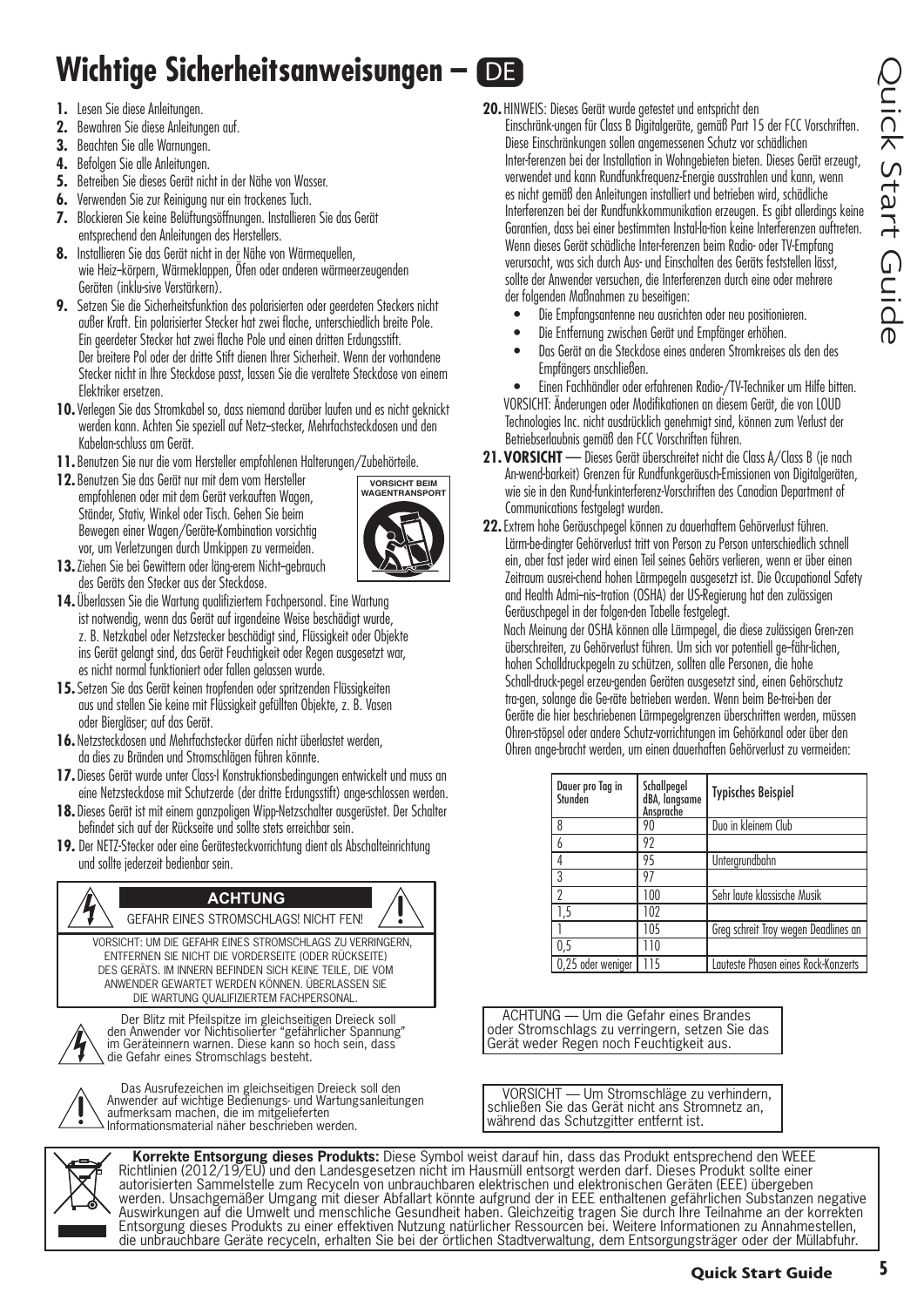## **Hookup Diagrams / Diagramas de conexión Schémas de câblage / Anschlussdiagramme**

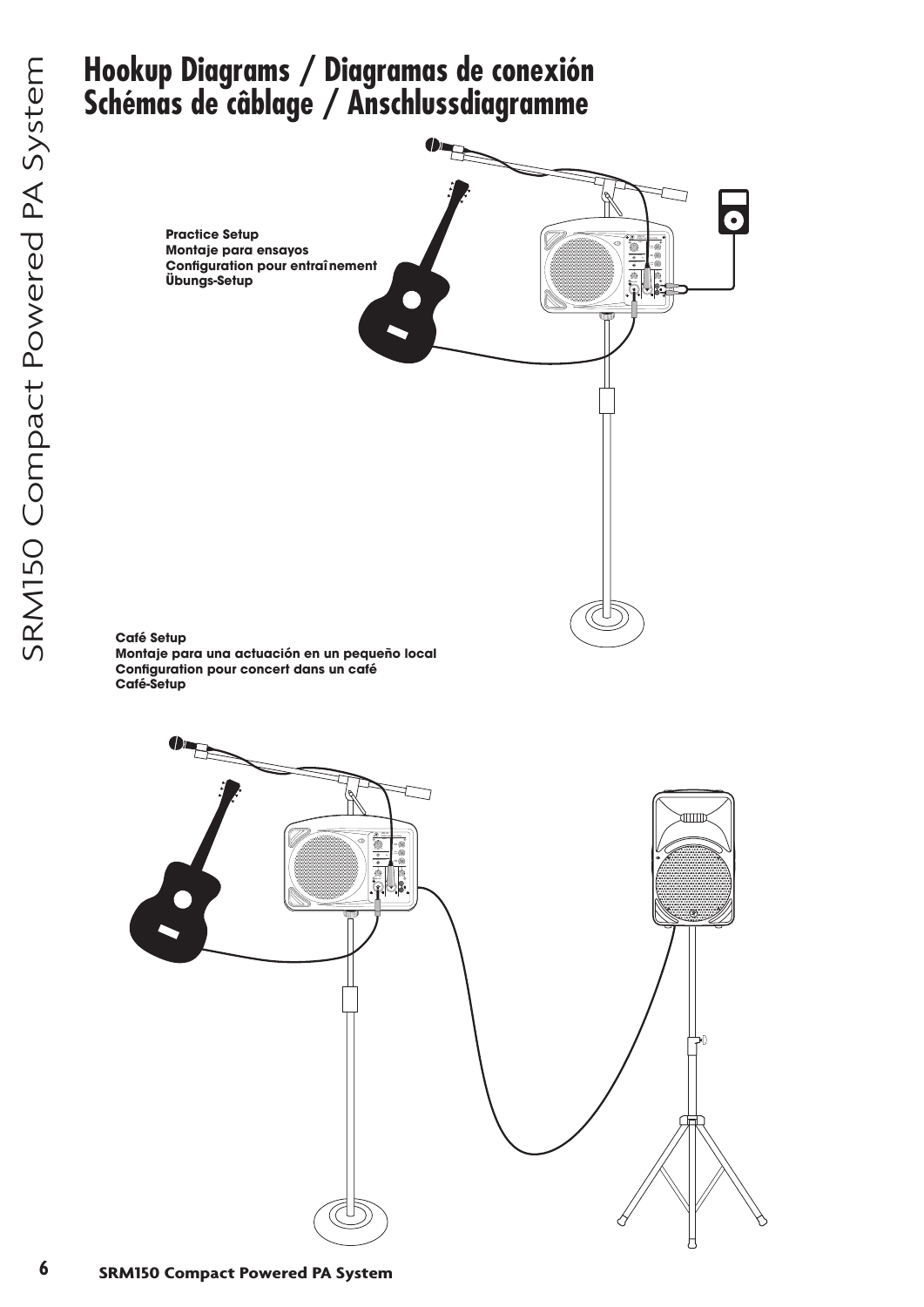**Stereo Monitor Setup Montaje para monitorización en stereo Configuration en moniteurs stéréo Stereomonitor-Setup**



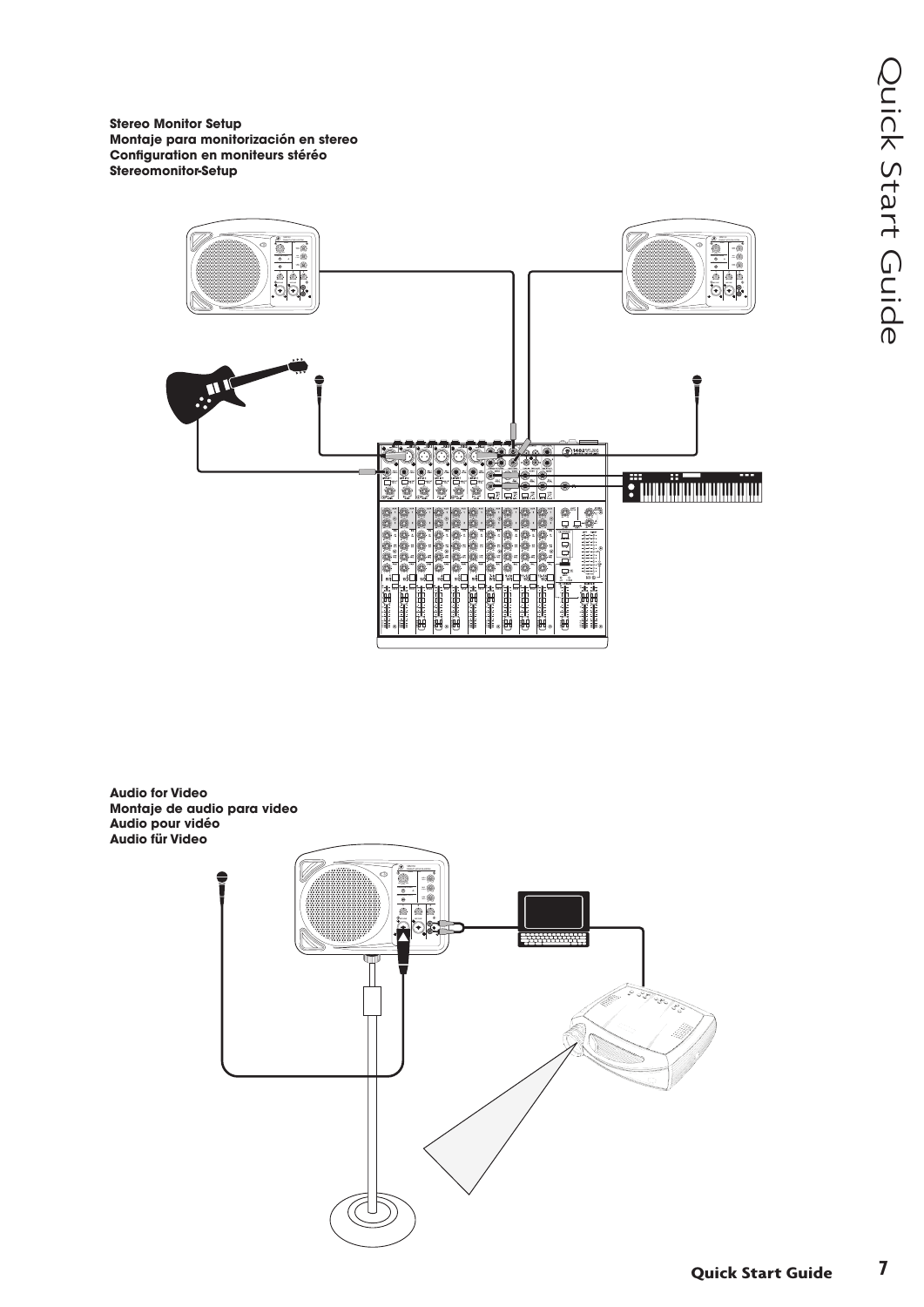

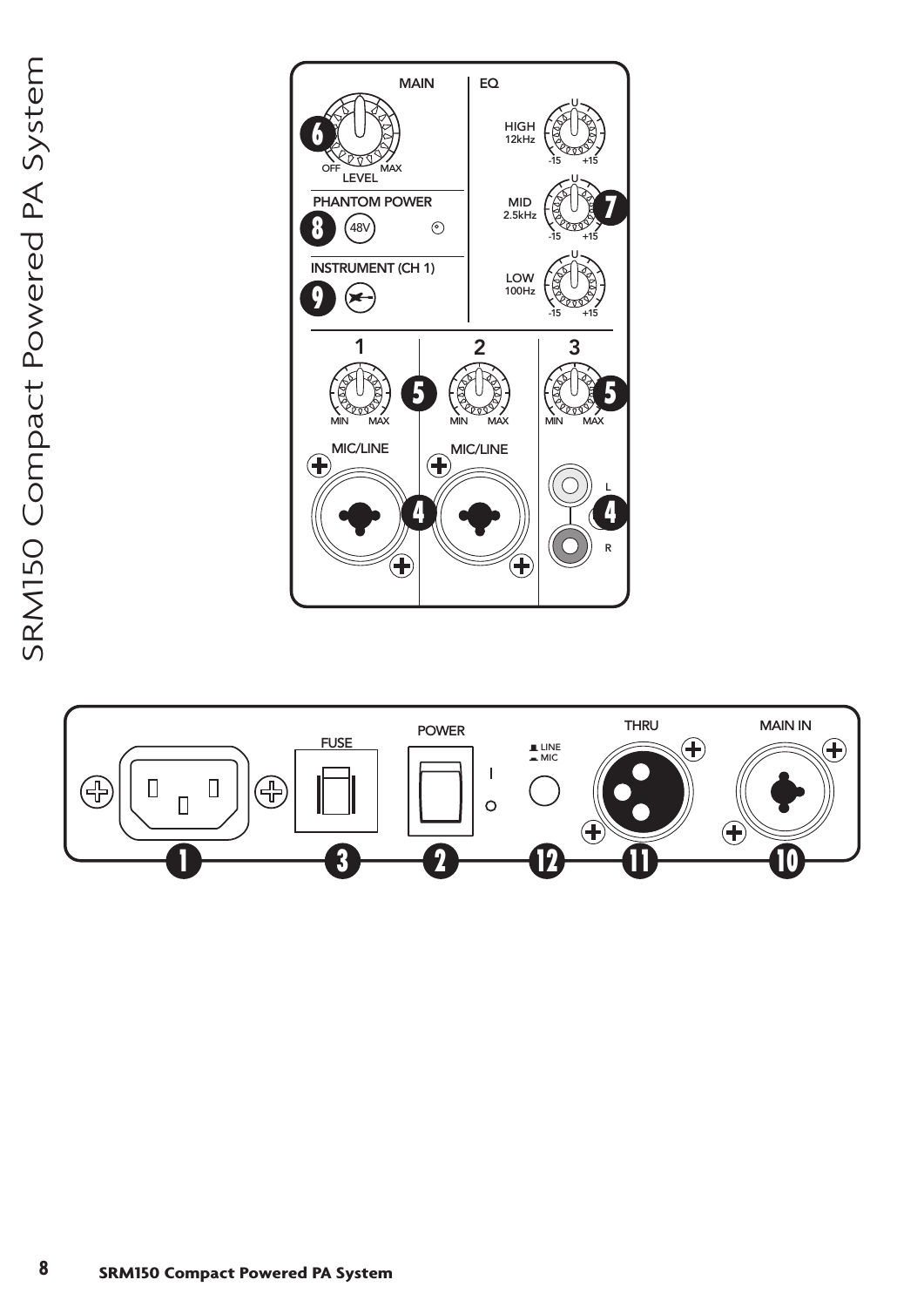# Quick Start Guide **Quick Start Guide**

## **Front & Rear Panel Descriptions – EN**

**1. Power Connector** Connect the supplied AC power cord to this IEC jack.

**2. Power Switch** Turns the SRM150 on and off. The Power LED will illuminate when powered.

**3. Circuit Breaker** Trips the circuit if the SRM150 exceeds the rated load. To reset, turn the SRM150 power off and flip this switch up.

**4. Inputs 1–3** Connect a mic, instrument, stereo RCA or line-level signal from a mixer or other signal source.

**5. Gain** Adjusts the mic/line input sensitivity.

**6. Level** Adjusts the overall output level.

**7. EQ Knobs** Boosts or cuts the level at certain frequencies to enhance the sound.

**8. 48V Phantom Power Switch** Provides 48V, affecting all XLR jacks simultaneously.

**9. Line/Hi-Z Switch** Engage the switch to play a guitar through channel 1 without using a DI Box.

**10. Main In** Connect a balanced line-level signal using an XLR or 1/4" connector.

**11. Thru Output** Connect additional full range loudspeakers.

**12. Mic/Line Switch** Adjusts the output sensitivity to optimize the thru jack for connecting to mic or line-level inputs.

## **Descripción del panel frontal y trasero – ES**

**1. Toma de corriente** Conecte en esta toma IEC el cable de alimentación incluido.

**2. Interruptor de encendido** Le permite encender y apagar este SRM150. El piloto Power se iluminará cuando la unidad esté encendida.

**3. Interruptor del circuito** Corta el circuito si el SRM150 sobrepasa su carga media. Para reiniciar el sistema, apague el SRM150 y pulse este interruptor.

**4. Entradas 1–3** Conecte una señal de nivel de línea, micro, instrumento o RCA stereo procedente de un mezclador u otra fuente de señal.

**5. Gain** Le permite ajustar la sensibilidad de entrada de la señal de micro/línea.

**6. Level** Este mando le permite ajustar el nivel de salida global.

**7. Mandos EQ** Realzan o cortan el nivel en determinadas frecuencias para intensificar el sonido.

**8. Interruptor de alimentación phantom de 48V** Activa 48 V, que afectarán a todas las tomas XLR simultáneamente.

**9. Interruptor Line/Hi-Z** Active este interruptor para hacer pasar la señal de una guitarra a través del canal 1 sin usar una DI box.

**10. Main In** Conecte aquí una señal balanceada de nivel de línea usando un conector XLR o de 6,3 mm.

**11. Salida Thru** Le permite la conexión de altavoces de rango completo adicionales.

**12. Interruptor Mic/Line** Le permite ajustar la sensibilidad de salida para optimizar la toma thru (en serie) para la conexión a entradas de micro o nivel de línea.

### **Description des faces avant et arrière – ER**

**1. Embase d'alimentation** Connectez le cordon secteur fourni à cette embase CEI.

**2. Bouton marche/arrêt** Permet de placer le SRM150 sous/hors tension. La Led Power s'illumine.

**3. Disjoncteur** Coupe le circuit si la charge du SRM 150 est trop élevée. Pour le réactiver, mettez le SRM150 hors tension et poussez l'interrupteur vers le haut.

**4. Entrées 1–3** Permettent de connecter un signal niveau micro, instrument, phono ou ligne d'une console de mixage ou d'une autre source.

- **5. Gain** Réglage de sensibilité de l'entrée micro/ligne.
- **6. Level** Réglage du niveau de sortie général.

**7. EQ Potentiométres** Amplification/atténuation de certaines fréquences pour modifier le son.

**8. Interrupteur 48V Phantom Power** Fournit une tension de 48 V à tous les connecteurs XLR simultanément.

**9. Bouton Line/Hi-Z** Enfoncez ce bouton pour pouvoir connecter votre guitare à la voie 1 sans utiliser de boîtier de direct.

**10. Entrée Main In** Permet de connecter un signal symétrique niveau ligne avec une fiche XLR ou Jack 6,35 mm.

**11. Sortie Thru** Permet de connecter une enceinte large bande supplémentaire.

**12. Sélecteur Mic/Line** Permet de régler la sensibilité de la sortie Thru afin de l'optimiser pour les signaux niveau ligne ou micro.

**1. Netzanschluss** Verbinden Sie das mitgelieferte Netzkabel mit diesem IEC-Anschluss.

**2. Power-Schalter** Schaltet den SRM150 ein/aus. Bei eingeschaltetem Gerät leuchtet die Power LED.

**3. Trennschalter** Wird aktiviert, wenn das SRM150 die Nennbelastbarkeit überschreitet. Um die Trennschaltung zurückzusetzen, schalten Sie das SRM150 aus und kippen den Schalter nach oben.

**4. Eingänge 1–3** Hier schließen Sie Mikrofone, Instrumente oder stereo Cinch- und Line-Pegel-Quellen von Mischern oder anderen Geräten an.

- **5. Gain** Steuert die Mic/Line-Eingangsempfindlichkeit.
- **6. Level** Regelt den Gesamtausgangspegel.

**7. EQ-Regler** Verstärken oder bedämpfen bestimmte Frequenzen, um den Klang zu verändern.

**8. 48V Phantom Power-Taste** Liefert 48 Volt Spannung für alle XLR-Buchsen.

**9. Line/Hi-Z-Taste** Aktivieren Sie diese Taste, wenn Sie über Kanal 1 eine Gitarre ohne DI-Box spielen möchten.

**10. Main In** Schließen Sie hier ein symmetrisches Line-Pegel-Signal via XLR- oder Klinken-Stecker an.

**11. Thru-Ausgang** Zum Anschließen weiterer Breitbandlautsprecher.

**Quick Start Guide 9 12. Mic/Line-Schalter** Regelt die Ausgangsempfindlichkeit, um die Thru-Buchse für den Anschluss an Eingänge mit Mikrofonoder Line-Pegel zu optimieren.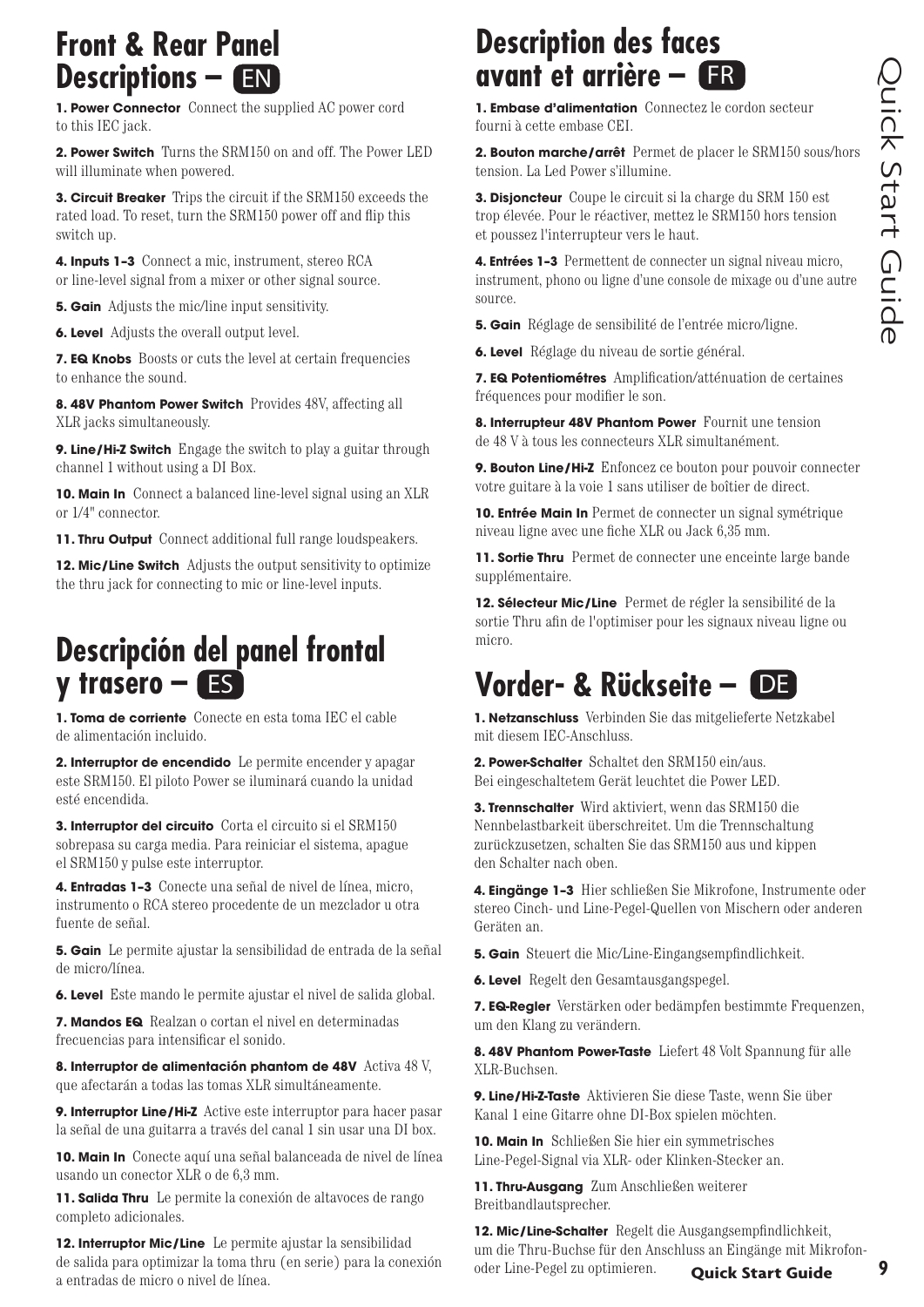#### **Getting Started –**  EN DESTRUCTION

1. Read and understand the Important Safety Instructions on page 2.

2. Make all initial connections with the power switches OFF on all equipment. Make sure the master volume, level and gain controls are all the way down.

3. Set all EQ knobs at their center detent.

4. Disengage all switches.

5. Push the line cord securely into the IEC connector and plug the other end into a grounded AC outlet.

6. Turn the SRM150 on.

- 7. Plug signal sources into the SRM150, such as:
- Microphones plugged into the mic inputs.
- (Engage phantom power if needed.) • Line-level sources such as keyboards, drum machines, or MP3 players plugged into the line-level inputs.
- 8. Be sure that the volume of the input is the same as it would be during normal use.
- 9. Turn up that channel's gain knob to the "12:00" position.
- 10. Slowly bring up the main level to a comfortable listening level.
- 11. Repeat steps 7 to 9 for the other channels.

## **Mise en œuvre – ER**

1. Lisez les instructions importantes sur la sécurité page 4 et assurez-vous de les avoir bien comprises.

2. Avant d'effectuer toute connexion, assurez-vous que tous les appareils soient hors tension. Vérifiez que le volume général, le niveau et le gain soient réglés au minimum.

3. Placez tous les potentiomètres d'égalisation en position centrale.

4. Relâchez tous les boutons.

5. Poussez complètement le cordon secteur dans l'embase CEI et connectez l'autre extrémité à une prise de courant reliée à la terre.

- 6. Mettez la SRM150 sous tension.
- 7. Connectez vos sources à la SRM150, par exemple :
	- Des micros branchés au entrées micro. (activez l'alimentation fantôme si nécessaire.)
	- Des sources niveau ligne comme un clavier, une boîte à rythme ou un lecteur de MP3, connectés au entrées ligne.

8. Assurez-vous que le volume de l'entrée est le volume de fonctionnement normal.

9. Réglez le potentiomètre de gain de la voie sur la position "12:00"

10. Montez le Level principal jusqu'à obtenir un volume d'écoute confortable.

11. Répétez les étapes 7 à 9 pour les autres voies.

## **Puesta en marcha –**

1. Lea y tenga en cuenta las Instrucciones importantes de seguridad de la página 3.

2. Realice todas las conexiones iniciales con todos los aparatos APAGADOS. Asegúrese de que los controles de volumen máster, nivel y ganancia estén al mínimo.

3. Ajuste todos los mandos EQ en su posición de muesca central.

4. Coloque todos los interruptores en la posición de "apagado".

5. Introduzca completamente el cable de alimentación en las tomas IEC y el otro extremo a una salida de corriente alterna con toma de tierra.

#### 6. Encienda esta mesa de SRM150.

- 7. Conecte fuentes de señal al SRM150, tal como:
	- Micrófonos conectados en las entradas de micro. (Active la alimentación fantasma si es necesario).
	- Fuentes de nivel de línea como teclados, cajas de ritmos o reproductores de MP3 conectados a las tomas de nivel de línea.

8. Asegúrese de que el volumen de la entrada sea el mismo que tendrá durante el uso normal.

9. Suba el mando de gain del canal hasta la posición "12:00"

10. Suba lentamente el level principal hasta un nivel de escucha cómodo.

11. Repita los pasos 7 a 9 con los otros canales.

## **EN ERIGE ER ER ER ER DE LA ESCAPTABLE DE LA ESCAPTABLE DE LA ENFIR DE LA ENFIR DE LA ENFIR DE LA ENFIR DE LA E**

1. Lesen und beachten Sie die "Wichtigen Sicherheitshinweise" auf Seite 5.

2. Schalten Sie alle Geräte AUS, bevor Sie die notwendigen Anschlüsse herstellen. Achten Sie darauf, dass die Master Volume-, Pegel- und Gain-Regler ganz zurückgedreht sind.

3. Stellen Sie alle EQ-Regler auf ihre rastende Mitteposition ein.

4. Deaktivieren Sie alle Schalter.

5. Stecken Sie das Netzkabel fest in den IEC-Anschluss und schließen Sie das andere Ende an eine geerdete Netzsteckdose an.

- 6. Schalten Sie den SRM150 ein.
- 7. Schließen Sie Signalquellen an den SRM150 an, zum Beispiel:
	- Mikrofone an die Mic-Eingänge (bei Bedarf Phantomspannung aktivieren).
	- Line-Pegel-Quellen wie Keyboards, Drumcomputer oder MP3-Player an die Line-Pegel-Eingänge.

8. Achten Sie darauf, dass die Lautstärke der Eingangssignale genau so hoch wie im Normalfall ist.

9. Drehen Sie den gain dieses Kanals bis auf "12:00" auf.

10. Stellen Sie mit dem Hauptlevel langsam eine angenehme Abhörlautstärke ein.

11. Wiederholen Sie die Schritte 7 bis 9 bei den anderen Kanälen.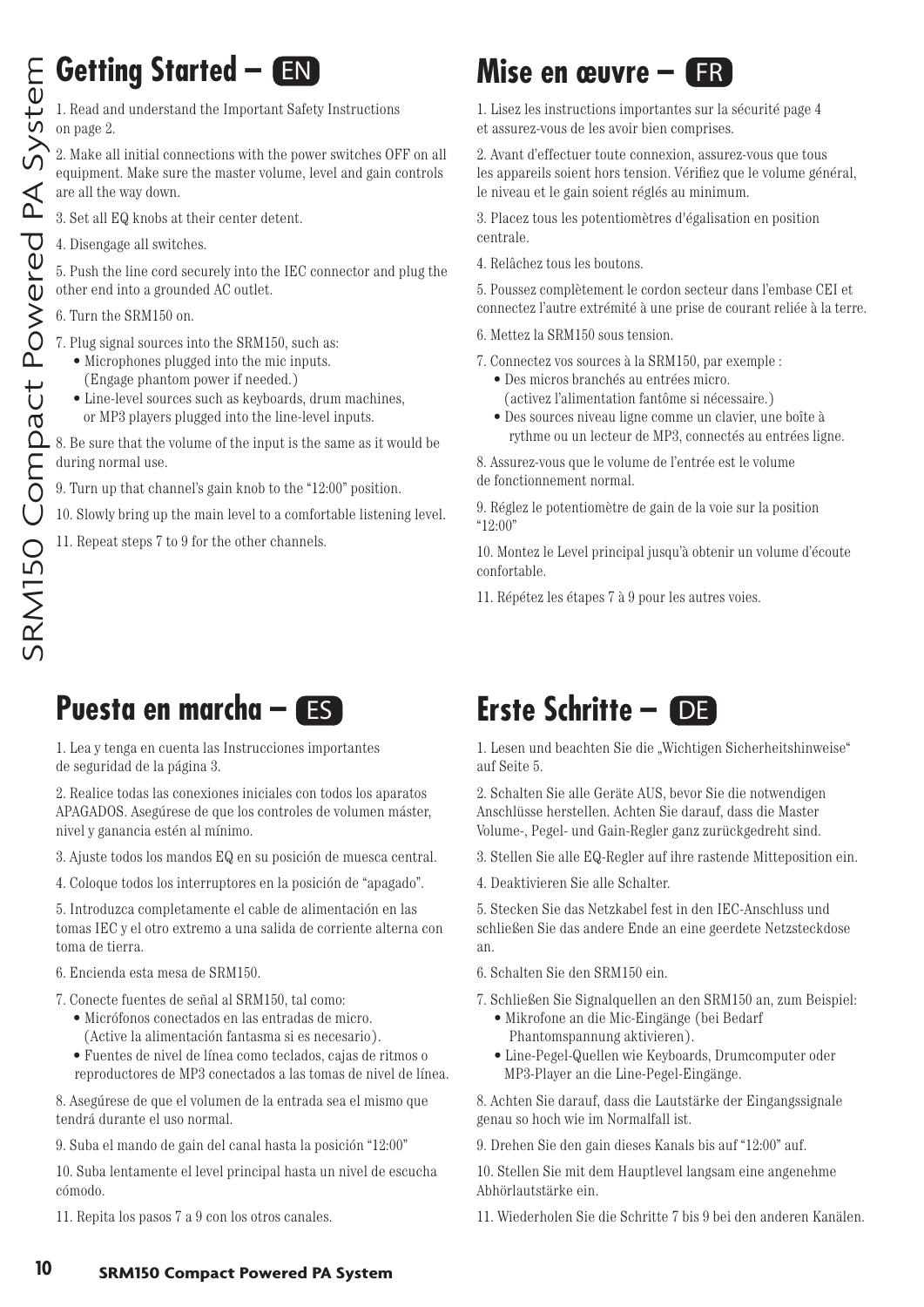# Quick Start Guide Quick Start Guide

## **Technical Specifications / Especificaciones técnicas Caractéristiques techniques / Technische Daten**

|                                                                                                                        | <b>SRM150</b>                                                                                                                                                                                                                                                                          |
|------------------------------------------------------------------------------------------------------------------------|----------------------------------------------------------------------------------------------------------------------------------------------------------------------------------------------------------------------------------------------------------------------------------------|
| <b>Frequency Range</b><br>Rango de frecuencias<br>Plage de fréquence<br>Frequenzbereich<br>$(-10 \text{ dB})$          | $60 \text{ Hz} - 22 \text{ kHz}$                                                                                                                                                                                                                                                       |
| <b>Maximum SPL Peak</b><br>SPL máximo en picos<br>Niveau de pression sonore max (peak)<br><b>Maximaler Schalldruck</b> | 120dB                                                                                                                                                                                                                                                                                  |
| <b>Frequency Response</b><br>Respuesta de frecuencia<br>Réponse en fréquence<br>Frequenzgang<br>$(-3 dB)$              | Mic input to Line Output (Gain @ 0 dB)<br>Entrada de micro a salida de línea (ganancia @ 0 dB)<br>Entrée micro vers sortie ligne (Gain @ 0 dB)<br>Mikrofon-Eingang auf Line-Ausgang (Gain @ 0 dB)<br>$+0$ , $-1$ dB, 5 Hz $-$ 40 kHz                                                   |
| <b>Maximum Levels</b><br>Niveles máximos<br><b>Niveaux maximums</b><br><b>Maximalpegel</b>                             | Mic • Micro • Micro • Mikrofon:<br>$-28$ dBu, gain @ $+50$ dB<br>$+15$ dBu, gain @ $+6$ dB<br>Line • Linea • Ligne • Line:<br>$-8$ dBu, gain $@ + 30$ dB<br>$+35$ dBu, gain @ $-15$ dB<br>$RCA \bullet RCA \bullet RCA \bullet Cinch$<br>$+20$ dBu, gain $@ + 0$ dB                    |
| <b>Low Frequency</b><br><b>Graves</b><br><b>Basses fréquences</b><br><b>Bässe</b>                                      | 5.25 in / 134 mm woofer - 150 watts peak Class D power amplifier<br>Woofer de 5.25 in / 134 mm - Etapa de potencia clase D y 150 watios en picos<br>Woofer de 5.25" / 134 mm - Ampli de puissance Classe D 150 watts crête<br>5.25" / 134 mm Woofer - 150 Watt Spitze Class D Endstufe |
| <b>Input Type</b><br>Tipo de entrada<br>Type d'entrée<br>Eingangstyp                                                   | Female XLR-1/4" balanced / 1/4"-RCA unbalanced<br>XLR-6,35 mm hembra balanceado / 6,35 mm-RCA no balanceado<br>XLR-6,35 mm femelle symétrique / 6,35 mm-RCA asymétrique<br>XLR-6,35 mm-Buchse symmetrisch / 6,35 mm-RCA unsymmetrisch                                                  |
| Output<br><b>Salida</b><br><b>Sortie</b><br><b>Ausgang</b>                                                             | Male XLR balanced [Thru]<br>XLR macho balanceado [Thru]<br>XLR mâle symétrique [Thru]<br>XLR-Stecker symmetrisch [Thru]                                                                                                                                                                |
| <b>Power Requirements</b><br>Alimentación<br><b>Alimentation</b><br>Spannungsbedarf                                    | 100 VAC - 240 VAC, 50/60 Hz, 45 W                                                                                                                                                                                                                                                      |
| <b>Included Accessories</b><br><b>Accesorios incluidos</b><br><b>Accessoires fournis</b><br>Mitgeliefertes Zubehör     | Mic Stand Adapter<br>Adaptador para soporte de micro<br>Adaptateur pour pied de micro<br>Mikrofonständer-Adapter                                                                                                                                                                       |
| Size $(H \times W \times D)$<br>Tamaño (A x L x P)<br>Dimensions (H x L x P)<br>Abmessungen $(H \times B \times T)$    | 8.0 x 11.2 x 6.8 in<br>203 x 284 x 173 mm                                                                                                                                                                                                                                              |
| Weight<br><b>Peso</b><br><b>Poids</b><br>Gewicht                                                                       | 7.6 lb<br>3.4 kg                                                                                                                                                                                                                                                                       |

All specifications subject to change

Todas estas especificaciones están sujetas a cambios sin previo aviso Les caractéristiques peuvent être modifiées

Technische Änderungen und Ergänzungen vorbehalten